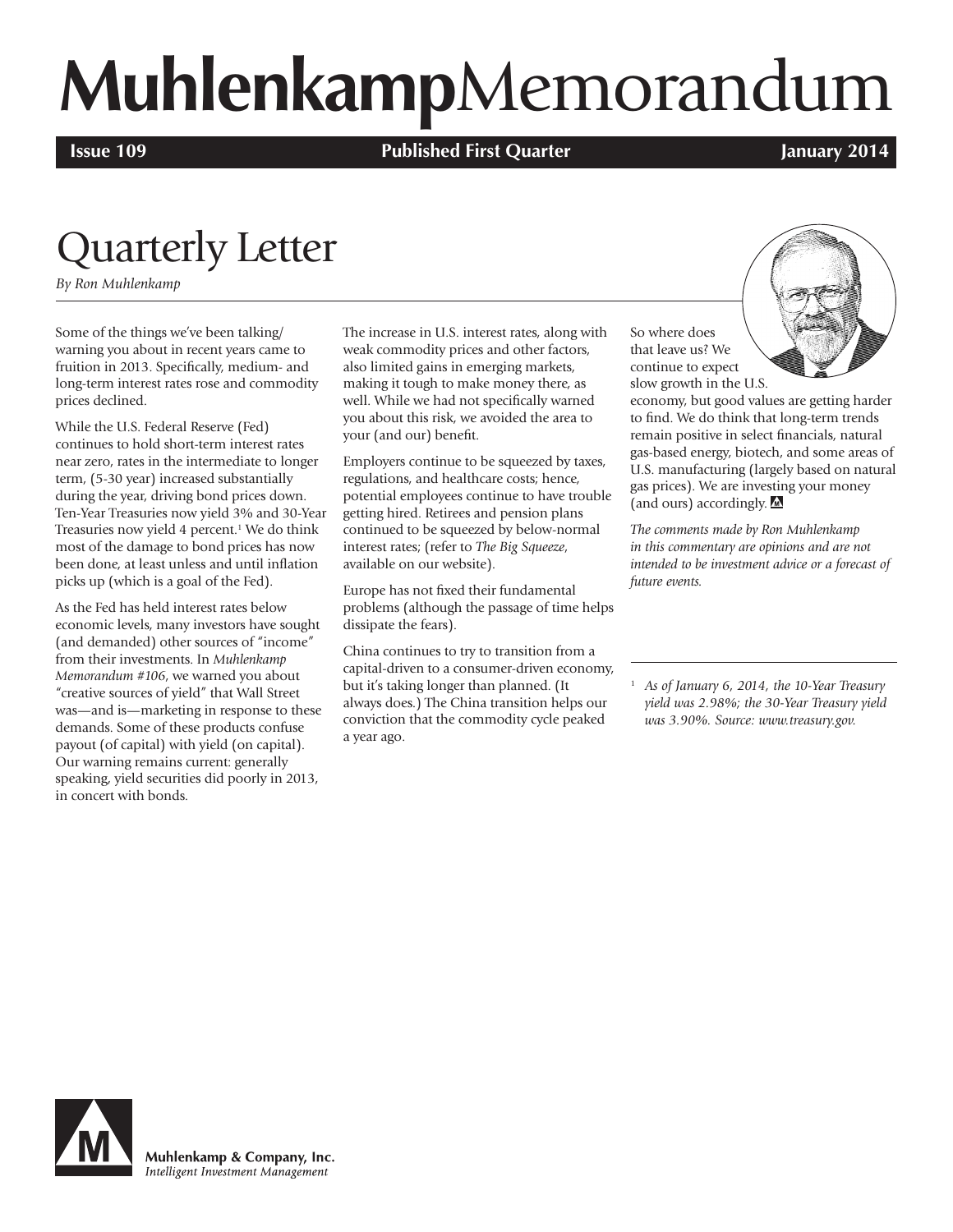## The "FRIDAY FOCUS" on Retirement

*by Susen Friday, AIF® Client Service Regional Manager*

*Long-time participant in the DCIO(Defined Contribution Investment Only) market, former secretary and active member of the Women in Pensions Network(WIPN), member of the American Society of Pension Professionals and Actuaries(ASPPA) and former plan administrator, Susen also holds an Accredited Investment Fiduciary (AIF) designation.*

*Throughout 2013, Susen's expertise and experience in the retirement field is being showcased in the Muhlenkamp Memorandum, referred to as the* **"FRIDAY FOCUS" on Retirement**.

#### *Past articles include:*

**'Memorandum #105:** *History of Pensions* **'Memorandum #106:** P*ension Plans—Types and Characteristics*

**'Memorandum #107:** *A Primer on IRAs* **'Memorandum #108:** *Participant and Sponsor Challenges*

**2**

#### **Planning for a Successful Retirement**

Past articles have focused on the structure and history of the various vehicles that are available for saving for retirement. There is one other avenue which needs no elaboration: *If you have exceeded all of the contribution limits on plans and IRAs, simply earmark some of your taxable accounts to be used during retirement.*

This article tackles a more personal subject: "Planning for Successful Retirement."

"How do you see yourself in retirement?" is a question similar to "What do you want to be when you grow up?" In essence, retirement is like a new beginning, so the question must be answered. Everyone has different dreams. Some want to travel, move to a warmer climate, volunteer, start a small business, spend time with grandchildren, or just do all of the little things they haven't been able to get around to doing.

So how will you know when you're ready to take that big step?

First, you will need to determine your current financial status, as well as estimate your available funds and expenses going forward. After you have gathered and organized this information, you must clarify if you have the resources to achieve your dream. Play with it and create different scenarios! What happens when you assume different rates of return, inflation, and spending? Establish how those factors affect the affordability of your dream and make adjustments accordingly. Don't put your worksheets away, however; you must update your status annually to assess if you are on track. (If you have any questions about this process, we will be happy to work with you.)

Once you have your plan in place, share it with your family so that they can be supportive in your decisions and be aware of your desires throughout your retirement.

#### **Social Security**

When to take Social Security benefits is a critical decision. There is not one age that works for every individual or couple. Couples, particularly, need to decide which spouse will claim benefits: when and how? This choice alone can mean a difference of several hundred dollars per month.

The first step is to visit www.socialsecurity. gov and see what your monthly benefits are estimated to be at your current age, your official retirement age, and at the age of 70.

Some of the major determinants include:

- Marital status:
- On which spouse's income the monthly payment will be based;
- Whether the individual is unemployed or continuing to work;
- Family longevity;
- Current health; and
- Monthly expenses.

Because every situation is unique, there is no single strategy that applies across the board.

That said, help is available. There are several websites that provide calculators where you can enter different scenarios and they will estimate monthly benefits under each scenario. Many websites charge a fee, but some such as AARP (http://www.aarp. org/work/social-security/social-securitybenefits-calculator/?intcmp=FTR-LINKS) and T Rowe Price (http://individual.troweprice. com/public/Retail/Retirement/Social-Security-Tool) are free.

In addition, *Social Security for Dummies* is an easy-to-read guide, not only for deciding when

to take your Social Security Benefits, but also in dealing with disability and death of a spouse, among other topics. I recommend it as a great reference book.

#### **Medicare**

Medicare presents another decision-tree to navigate.

If you are already receiving Social Security or railroad retirement benefits, you will automatically be enrolled in Medicare Parts A and B at the age of 65. If not, you will have to enroll yourself at age 65.

Your initial enrollment period lasts 6 months; it stretches from three months before the 65th birthday, to three months after. Everyone enrolls in Part A (hospital care), for which there is not a charge. Enrollment in Part B (medical costs), however, is dependant on many different circumstances and currently carries a premium of \$105 per month. If your timing and circumstances do not fit the requirements, you can end up with a penalty that does not go away.

Other factors that play a part in how and when you can enroll in Medicare include:

- 1. Employment and the number of employees participating in an employer provided plan.
- 2. Whether or not to enroll in Part D (prescription drug program).
- 3. Do I need an alternate (Advantage Plan) or supplemental plan (Medigap)?

As with Social Security, help is available; both the Medicare (www.medicare.gov) and AARP (www.aarp.org) websites offer guidance. Another great resource is Medicare for Dummies by Patricia Barry.

#### **Long-Term Care**

Although we are living longer, many are not able to do it independently. Therefore, even more planning is required. What are the options?

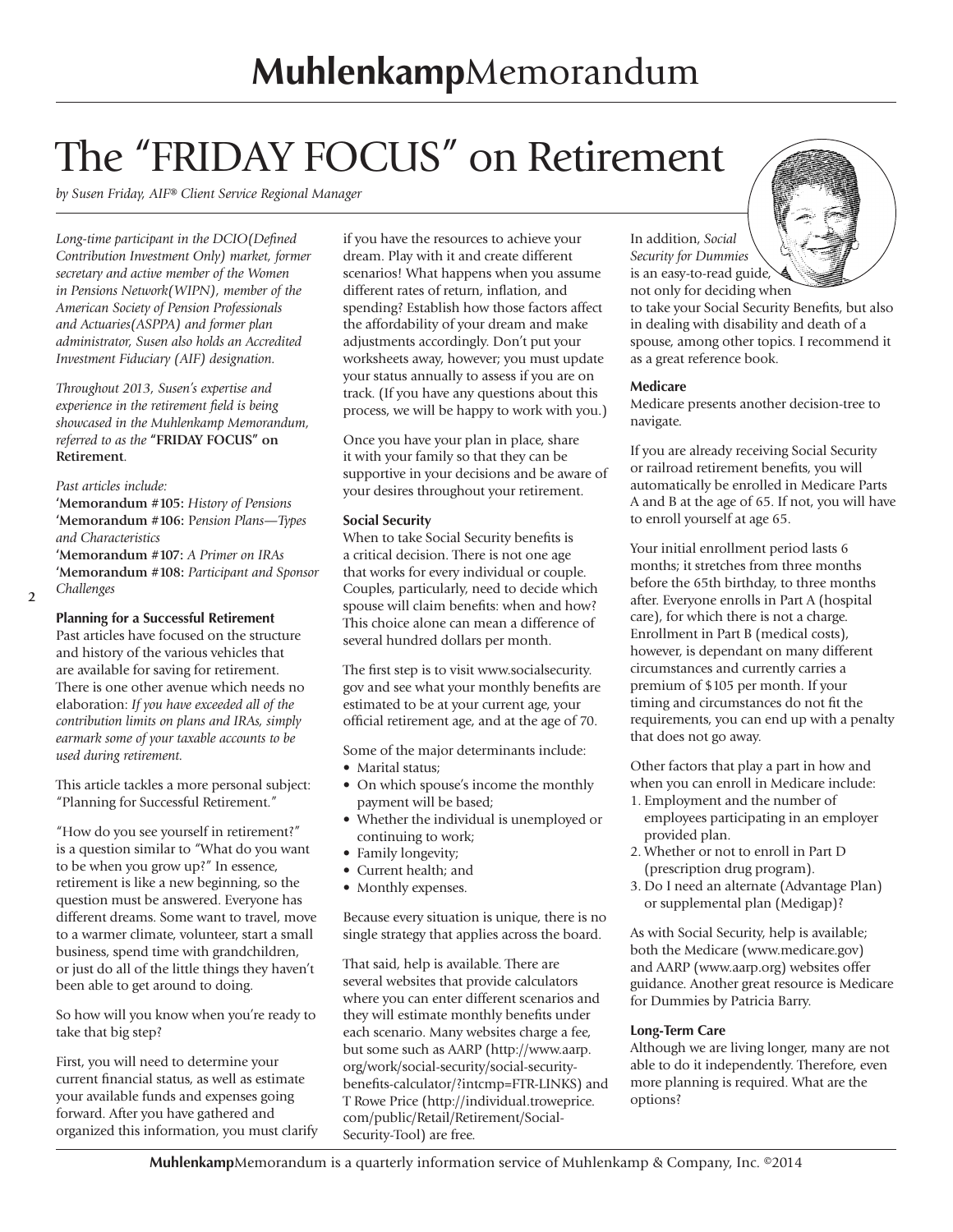Medicare covers hospital stays in blocks of 60 days, including meeting the deductible. If you remain out of the hospital for 60 consecutive days or more, a new 60-day benefit period will begin. If you stay in the hospital for up to 90 days, you will be charged a co-pay. Anything over a 90 day stay in the hospital is the patient's responsibility. If a skilled nursing facility is needed, Medicare will not pay anything on days 1-20. For days 21-100, a co-pay will be charged; over 100 days… you are on your own.

Medicaid is a joint venture of state and the federal government. One of its functions is to provide long-term care for low-income seniors, among others. Each state has its own eligibility requirements based on age, income, savings, and citizenship. Navigating the financial requirements can be tricky; for more information, refer to www.medicaid. gov and www.elderlawanswers.com.

Long-term care insurance policies are another option, but they can be fairly expensive. There are a wide variety of care menus to choose from, enabling customized costs and levels of care. Long-term care insurance policies can help in guaranteeing against cancellation, avoiding premium increases, coordinating care-givers, and protecting against inflation; they can also be used to cover in-home care.

In general, the earlier you make a decision to purchase a long-term care policy, the less expensive it will be. Some insurance companies will offer a ten-year payment plan in lieu of monthly premiums. In many cases, couples can design their policies so that the surviving spouse can add any unused portion of the deceased spouse's benefit to their own.

Currently, there are 25 states where the prices of the policies are the same for both single men and women. This spring, however, leading insurers started introducing new policies that charge single women an average of 40% -60% more than comparatively aged single men.<sup>1</sup>

As with the rest of retirement, planning is key in order to make sure your needs will be met the way you would like.

<sup>1</sup> *American Association for Long-Term Care Insurance*

#### **Living Arrangements**

As you grow older and your circumstances change, you might want to consider one or several of the following choices:

- 1. You can stay in your present home. That may not be a bad choice—as long as you are physically and financially able to keep up with both indoor and outdoor maintenance. As you grow older, however, you might find it somewhat isolating.
- 2. You can move in with the kids or a relative and, in many cases, that might be the only option.
- 3. There are many retirement communities springing up across the country. Perhaps,

this is your dream solution where you can participate in an active community of seniors—a community that provides restaurants and a wide variety of activities. Some of these communities offer the opportunity to move into assisted-living, when needed. That way you will have a seamless transition, if the need arises. Some of the expenses for this may even be picked up by a long-term care insurance policy.

4. Another solution that is suited to singles (single, divorced, widow, widower) is what I call the "Golden Girl" solution.

*continued on page 7*

### Required Minimum Distributions

*By Susen Friday, AIF® Client Service Regional Manager*

This is the time of year that we get many questions from IRA shareholders regarding Required Minimum Distributions (RMDs). If you are an owner of an IRA/qualified plan and turned 70½ during 2013, you must determine how you would like to take the RMD from your accounts. Missing an RMD will result in a 50% tax penalty being charged on the amount that was not withdrawn, in addition to the ordinary income tax owed.

*Note: If you have already taken your first distribution by December 2013, fine. If you haven't, you still have until April 1, 2014 to take the distribution. However, you will also have to take the 2014 distribution by December 31, 2014. As a result, you may have to pay taxes on two distributions in 2014.* 

If the IRA account holder dies, RMDs from the account may continue, contingent upon whether or not the beneficiary is a spouse, and if the death was before the 70½ birthday or not. If this situation applies, consult a tax professional.

Following is an example of how the RMD is determined for an IRA account holder who turned 70½ in 2013. If you will be turning 70½ in 2014, simply add one year to the dates in the example.

- The amount will be based on all of your IRA balances as of 12/31/2012.
- RMDs are calculated based on your birthday, the beneficiary's birthday, and

whether or not the beneficiary is your spouse.

Several decisions will need to be made on how you want to receive your RMD:

- You have the option of deciding if you want to take a portion of the RMD total from each of your IRA/qualified plan accounts, only one of those accounts, or any combination of these accounts;
- You can go to the custodian of your IRA accounts and ask them to calculate the amount for the respective accounts; or
- You can go to any number of RMD calculators available on the Internet and calculate the total for all of your IRA accounts.

*Any tax or legal information provided is merely a summary of our understanding and interpretation of some of the current income tax regulations and is not exhaustive. Investors must consult their tax adviser or legal counsel for advice and information concerning their particular situation.*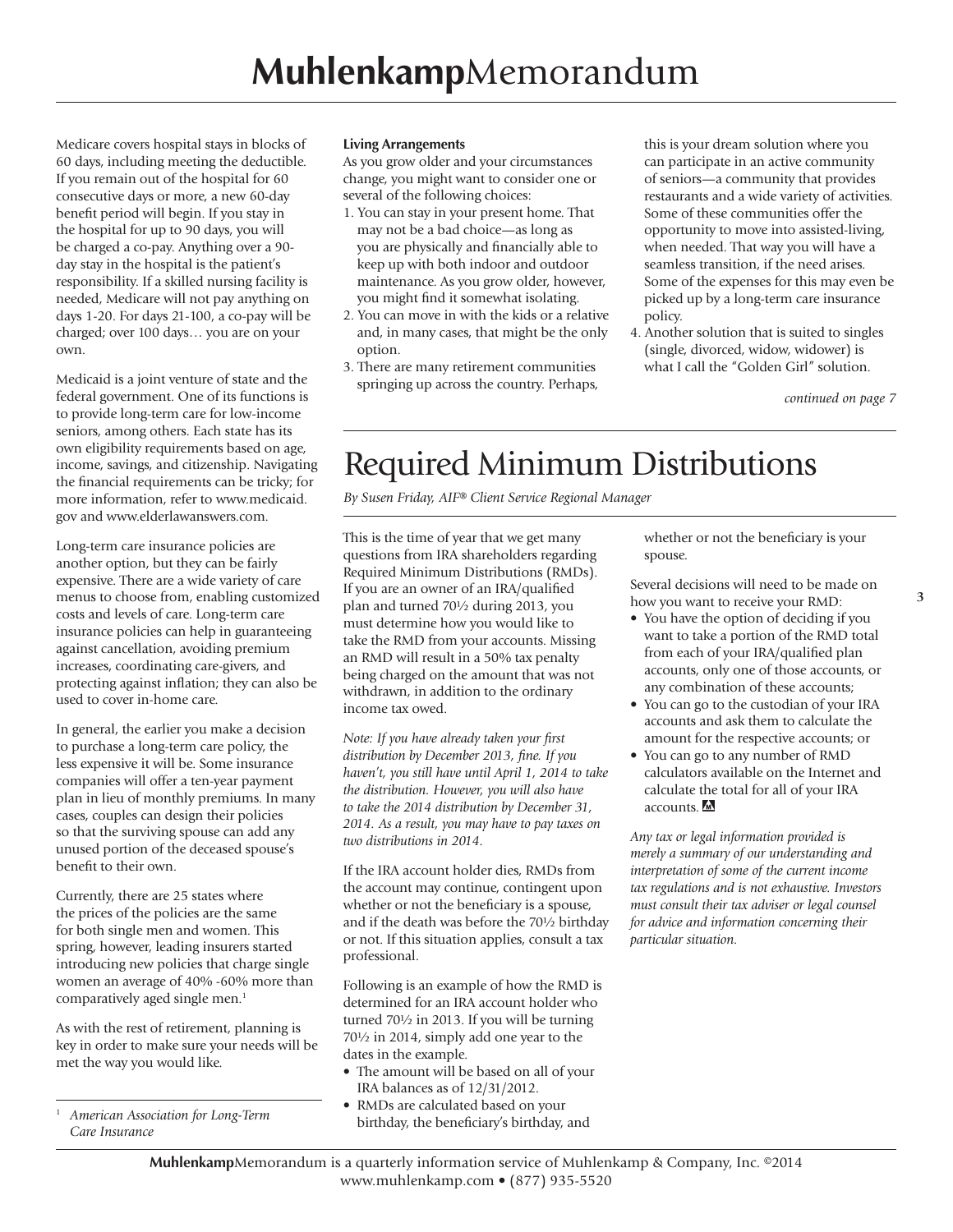#### **Mark Your Calendar**

#### **AAII Central Florida Chapter**

Wednesday, January 15, 2014 7:00 p.m. - 8:30 p.m. University Club of Winter Park 841 Park Avenue North Winter Park, FL 32789

Tony Muhlenkamp will present *Natural Gas: An Energy Game Changer*

*To register for one of the limited open seats, please call our Client Service Department at (877)935-5520 extension 4.* 

#### **AAII Pittsburgh Chapter**

Tuesday, January 21, 2014 7:30 p.m. Comfort Inn Rodi Road Penn Hills, PA

Jeff Muhlenkamp will be the guest speaker. He will present *Which Snowflake Causes the Avalanche?*

*To register for one of the limited open seats, please call our Client Service Department at (877)935-5520 extension 4.* 

#### **American Chemical Society**

Wednesday, January 22, 2014 Spaghetti Warehouse in the Strip 2601 Smallman Street Pittsburgh, PA 15222

Ron Muhlenkamp will present *Natural Gas: An Energy Game Changer*

#### **The World Money Show Orlando**

January 29 - February 1, 2014 Gaylord Palms Resort Orlando, Florida

Ron Muhlenkamp will deliver the following presentations: Keynote Address on **Wednesday, January 29, 2014** 4:25p.m. - 4:50 p.m. *Natural Gas: An Energy Game Changer*

#### **Thursday, January 30, 2014**

10:30 a.m. - 11:30 a.m. *Natural Gas: An In-depth Look at How Natural Gas is Changing the American Economy*

#### **Thursday, January 30, 2014**

5:15 p.m.- 6:15 p.m. *The Big Squeeze: How Taxes are Squeezing Your Income; How Interest Rates are Squeezing Your Assets*

All of these presentations are free to attend. To register, call (800)970-4355 or visit www.moneyshow.com; please reference code 034348 when registering.

#### **Announcements**

#### **2013/2014 IRA Contributions**

You can make contributions to your IRA for 2013 until April 15, 2014. This includes Traditional, Roth, and Coverdell Education Savings Accounts. Also, it's not too early to begin funding your 2014 IRA! (To avoid confusion, be sure to specify the year for which you are making the contribution.)

Traditional and Roth IRA contribution limits for 2013 and 2014 are the lesser of \$5,500 (\$6,500 if you are age 50 or older) or 100% of your earned income; refer to IRS Publication 590 for more information. CESA annual contribution limits are \$2,000 for each beneficiary; refer to IRS Publication 970 for more information. You can download copies of the IRS publications at www.irs.gov.

If you have questions, call us at (877)935-5520 extension 4.

#### **Request for Email Address**

To ensure you receive all of the correspondence that we publish and distribute, please share your email address with us. Occasionally, Muhlenkamp & Company publishes information that gets distributed by email only.

To be added to our email list, visit our website at www.muhlenkamp.com, or call us at (877) 935-5520 extension 4. Be assured that your contact information will not be released to any third party.

### **Friday Focus**

*continued from page 2*

This is an arrangement whereby several friends, acquaintances, relatives, etc. decide to share a home. This is an opportunity to save money and have valuable companionship at the same time. House sharing is a growing trend, but must be entered into responsibly. That

means having a clear set of rules governing household budgets, chores, screening of new housemates, and even how to exit the arrangement. By adopting a set of rules, there is a better chance of making the arrangement work.

If you have managed to work your way through this entire article, you should have learned one important thing. Old age is not for wimps!! If we can assist, please call us at (877)935-5520 extension 4.